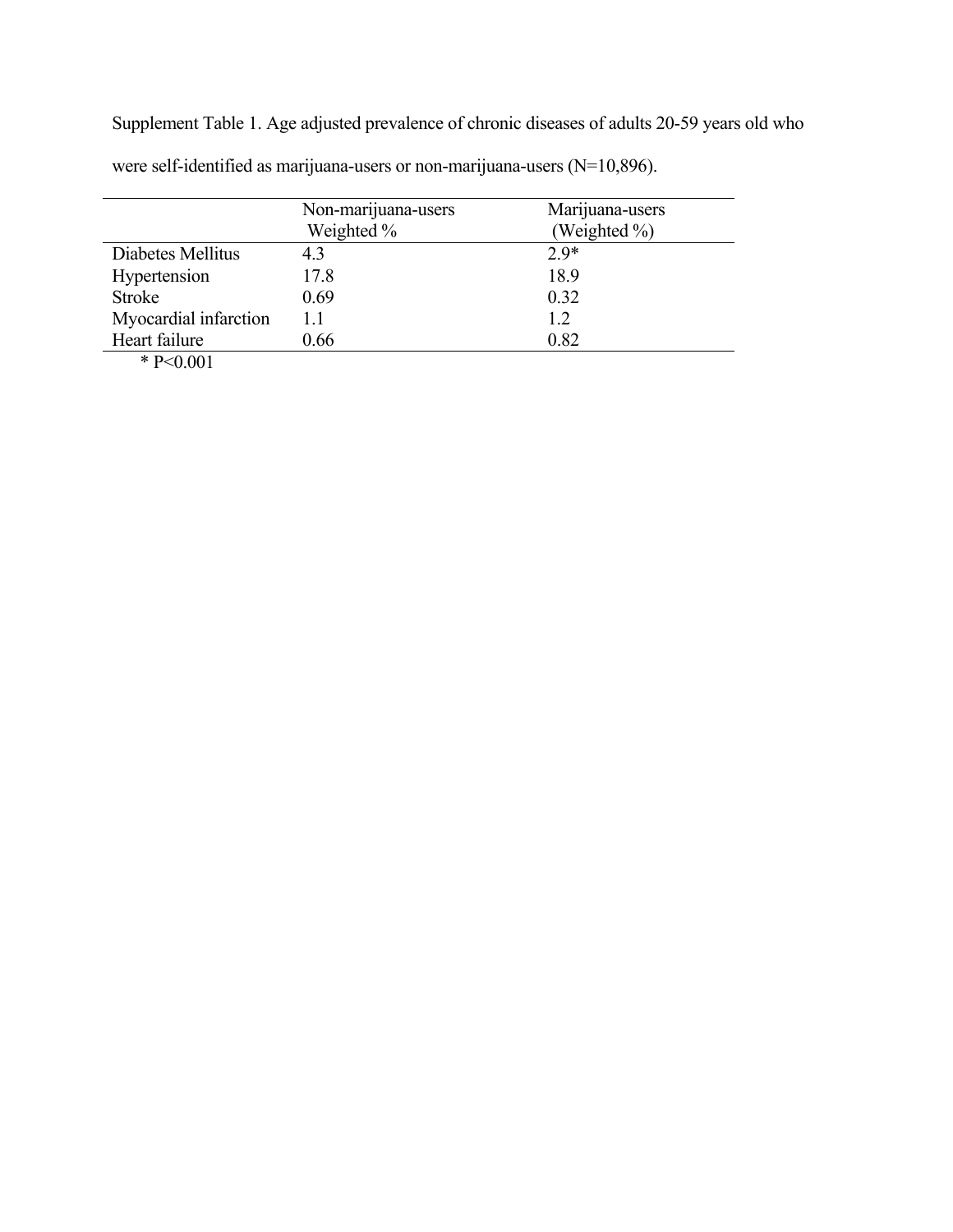|                  | <b>Total population</b> |           | <b>Population with DM</b> |            |               |               |
|------------------|-------------------------|-----------|---------------------------|------------|---------------|---------------|
| <b>Diagnosis</b> | <b>Without</b>          | *With     | <b>DM</b>                 | <b>DM</b>  | <b>DM</b>     | DM            |
|                  | DM                      | <b>DM</b> | diagnosed                 | diagnosed  | diagnosed by  | diagnosed by  |
|                  |                         |           | by yes to                 | by FBG $>$ | yes to self-  | yes to self-  |
|                  |                         |           | self-report               | 126        | report<br>and | report<br>and |
|                  |                         |           |                           |            | FBG > 126     | FBG < 126     |
| $\mathbf n$      | 10,165                  | 719       | 525                       | 194        | 275           | 235           |
| Marijuana-       | 53.6                    | 73.1      | 73.7                      | 71.8       | 79.8          | 65.3          |
| <b>Non-users</b> |                         |           |                           |            |               |               |
| $(\%)$           |                         |           |                           |            |               |               |
|                  |                         |           |                           |            |               |               |
| Past users       | 37.4                    | 22.5      | 22.5                      | 22.6       | 19.1          | 27.5          |
|                  |                         |           |                           |            |               |               |
| <b>Current</b>   |                         |           |                           |            |               |               |
| users            |                         |           |                           |            |               |               |
| $1 - 4$          | 5.7                     | 2.2       | 1.4                       | 4.4        | 0.9           | 2.1           |
| times/month      |                         |           |                           |            |               |               |
| $\geq 5$         | 3.3                     | 2.2       | 2.4                       | 1.5        | 0.2           | 5.1           |
| times/month      |                         |           |                           |            |               |               |
|                  |                         |           |                           |            |               |               |
| P-value          | #0.00001                |           | 0.43                      |            | 0.06          |               |

Supplement Table 2. Prevalence of marijuana use by DM as diagnosed by self-report and compared to laboratory evidence of hyperglycemia

\*With DM by self report or fasting glucose level  $\geq$ 126 mg/dL

 $# P < 0.0001$ ; compared to non-marijuana-users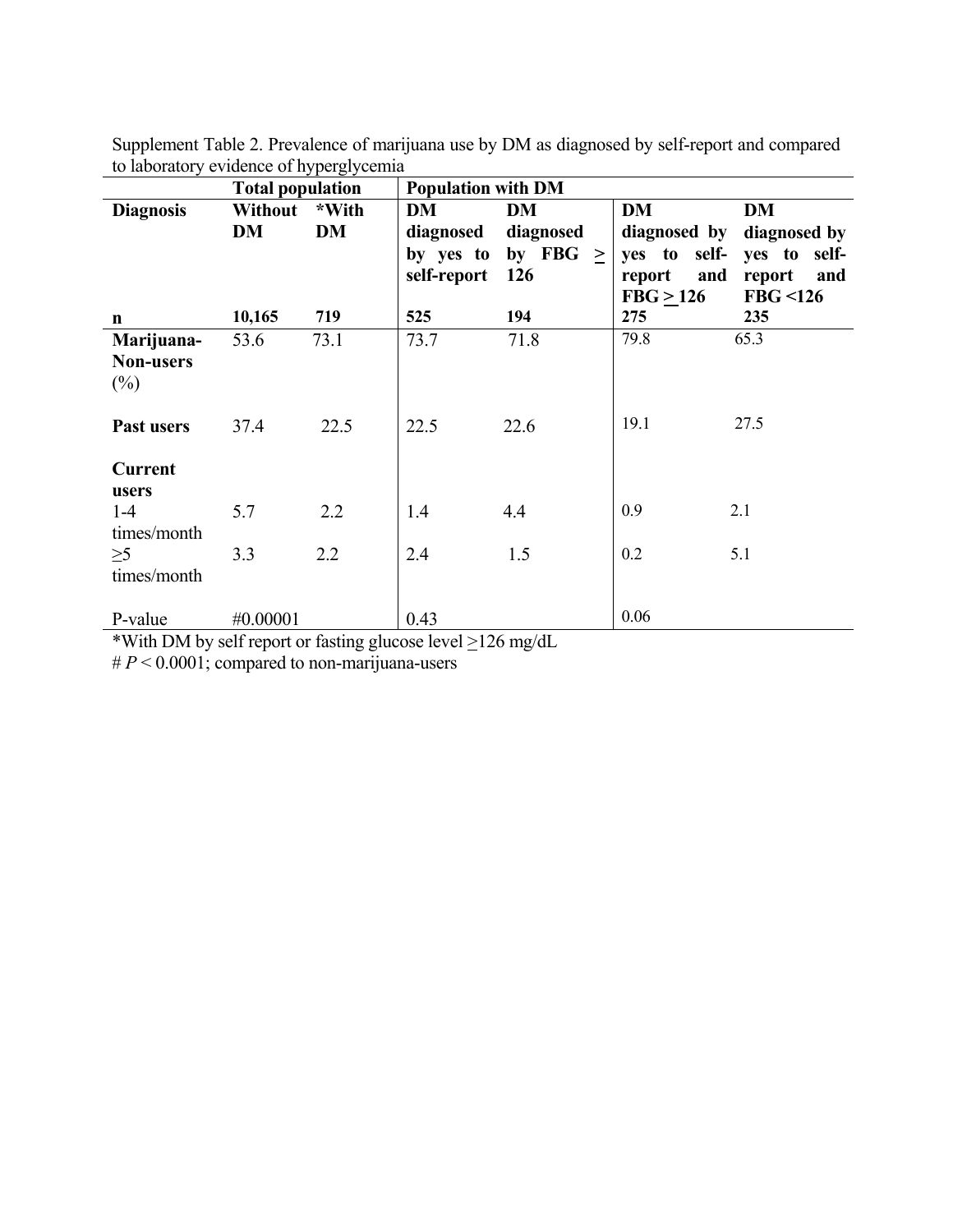|                                         | OR (95% Confidence Interval) | %Change<br>the<br>1n     |  |
|-----------------------------------------|------------------------------|--------------------------|--|
|                                         |                              | odds ratio <sup>\$</sup> |  |
| Marijuana use (yes)                     | $0.42$ $(0.33-0.55)$ *       |                          |  |
| Marijuana use+age                       | $0.60(0.46-0.78)$ *          | 43%                      |  |
| Marijuana use+gender                    | $0.42(0.33-0.55)*$           | $0\%$                    |  |
| Marijuana use+race                      | $0.43(0.33-0.55)*$           | $2\%$                    |  |
| Marijuana use+education                 | $0.44(0.34-0.57)$ *          | $5\%$                    |  |
| Marijuana use+BMI                       | $0.49(0.38-0.65)^*$          | 17%                      |  |
| Marijuana use+current cigarette smoking | $0.42(0.32-0.55)*$           | $0\%$                    |  |
| Marijuana use+alcohol use               | $0.50(0.38-0.66)*$           | 19%                      |  |
| Marijuana use+cocaine use               | $0.42(0.33-0.54)$ *          | $0\%$                    |  |
| Marijuana use+HDL                       | $0.44(0.33-0.57)^*$          | $5\%$                    |  |
| Marijuana use+LDL                       | $0.33(0.21-0.54)$ *          | $-21%$                   |  |
| Marijuana use+total cholesterol         | $0.46(0.35-0.59)*$           | 10%                      |  |
| Marijuana use+triglyceride              | $0.47(0.36-0.6)*$            | 12%                      |  |
| Marijuana use+CRP                       | $0.46(0.35-0.59)*$           | 10%                      |  |
| Marijuana use+White Blood Count         | $0.42(0.32-0.54)$ *          | $0\%$                    |  |
| Marijuana use + hypertension            | $0.46(0.35-0.60)$ *          | 10%                      |  |
| Marijuana use + stroke                  | $0.43(0.33-0.56)$ *          | $2\%$                    |  |
| Marijuana use $+$ myocardial infarction | $0.44(0.34-0.57)$ *          | $5\%$                    |  |
| Marijuana use $+$ heart failure         | $0.43(0.33-0.56)$ *          | 2%                       |  |

Supplement Table 3. Variables affected the association between marijuana use and DM among adults 20-59 years old (Odds Ratios for DM) (N=8,127).

\*p<.0001 on the associate of marijuana with DM.<br>  ${}^*A$  change of  $\geq$ 10% of the odds ratio indicates a confounding effect of that variable.